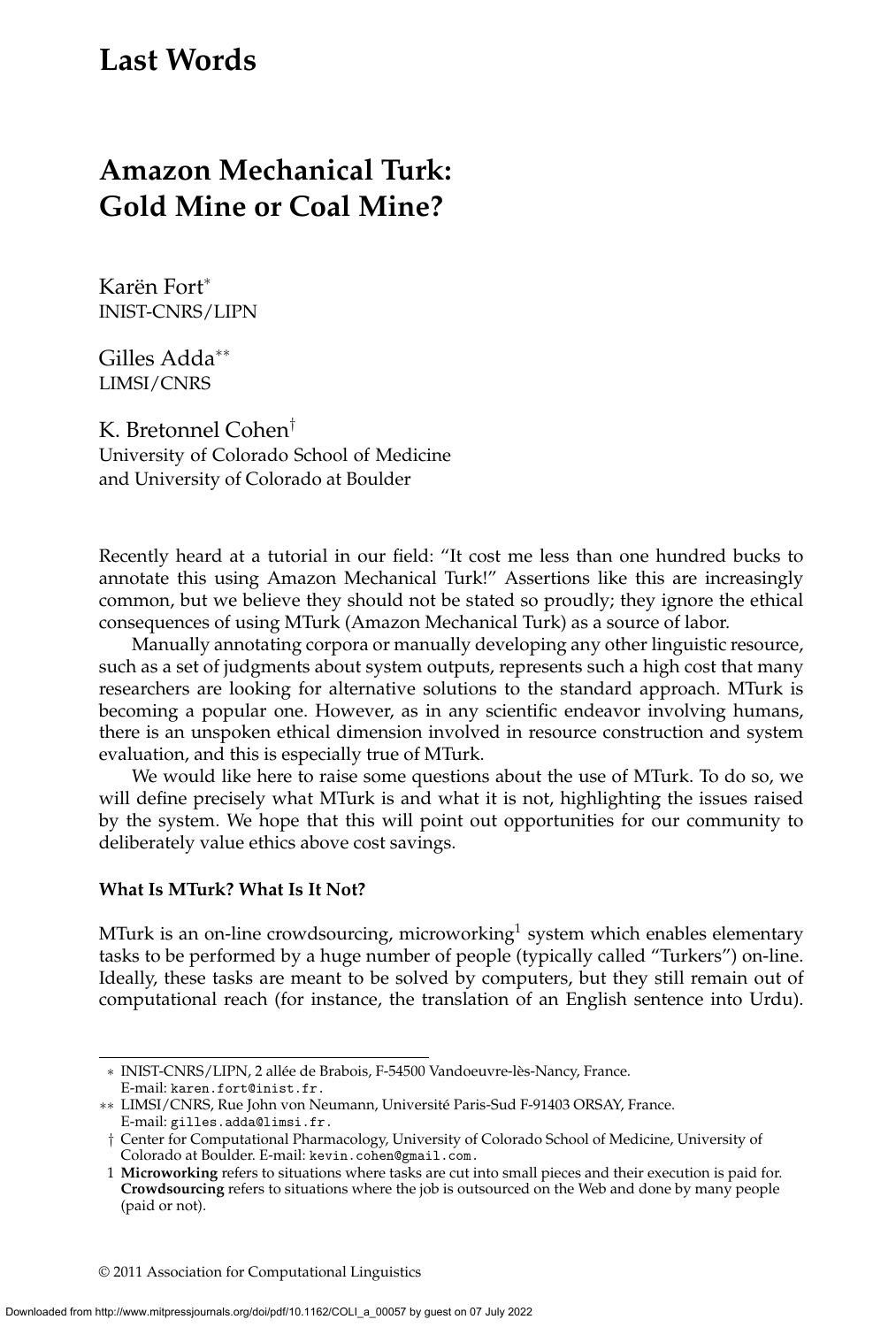

**Figure 1**

Evolution of MTurk usage in NLP publications.

MTurk is composed of two populations: the Requesters, who launch the tasks to be completed, and the Turkers, who complete these tasks. Requesters create the so-called "HITs" (Human Intelligence Tasks), which are elementary components of complex tasks. The art of the Requesters is to split complex tasks into basic steps and to fix a reward, usually very low (for instance US\$0.05 to translate a sentence). Using the MTurk paradigm, language resources can be produced at a fraction (1/10th at least) of the usual cost (Callison-Burch and Dredze 2010).

MTurk should therefore not be considered to be a game. Although it is superficially similar to Phrase Detectives, in that case the gain is not emphasized (only the best contributors gain a prize, which consists of Amazon vouchers). The same applies to the French-language JeuxDeMots ("Play on Words"), which does not offer any prize (Lafourcade 2007), and to Phrase Detectives (Chamberlain, Poesio, and Kruschwitz 2008), in which the gain is not emphasized (only the best contributors gain a prize).

MTurk is not a game or a social network, it is an unregulated labor marketplace: a system which deliberately does not pay fair wages, does not pay due taxes, and provides no protections for workers.

#### **Why Are We Concerned?**

Since its introduction in 2005, there has been a steadily growing use of MTurk in building or validating NLP resources, and most of the main scientific conferences in our field include papers involving MTurk. Figure 1 was created by automatically searching the proceedings of some of the main speech and language processing conferences, as well as some smaller events specializing in linguistic resources, using the quoted phrase "Mechanical Turk." We then manually checked the retrieved articles, source by source, to identify those which really make use of MTurk, ignoring those which simply talk about it. (For example, in the LREC 2010 proceedings, eight articles talk about MTurk, but only five used it, and in 2008, out of two papers citing MTurk, only one used it.) The present journal, *Computational Linguistics* (CL), appears in the bar chart with a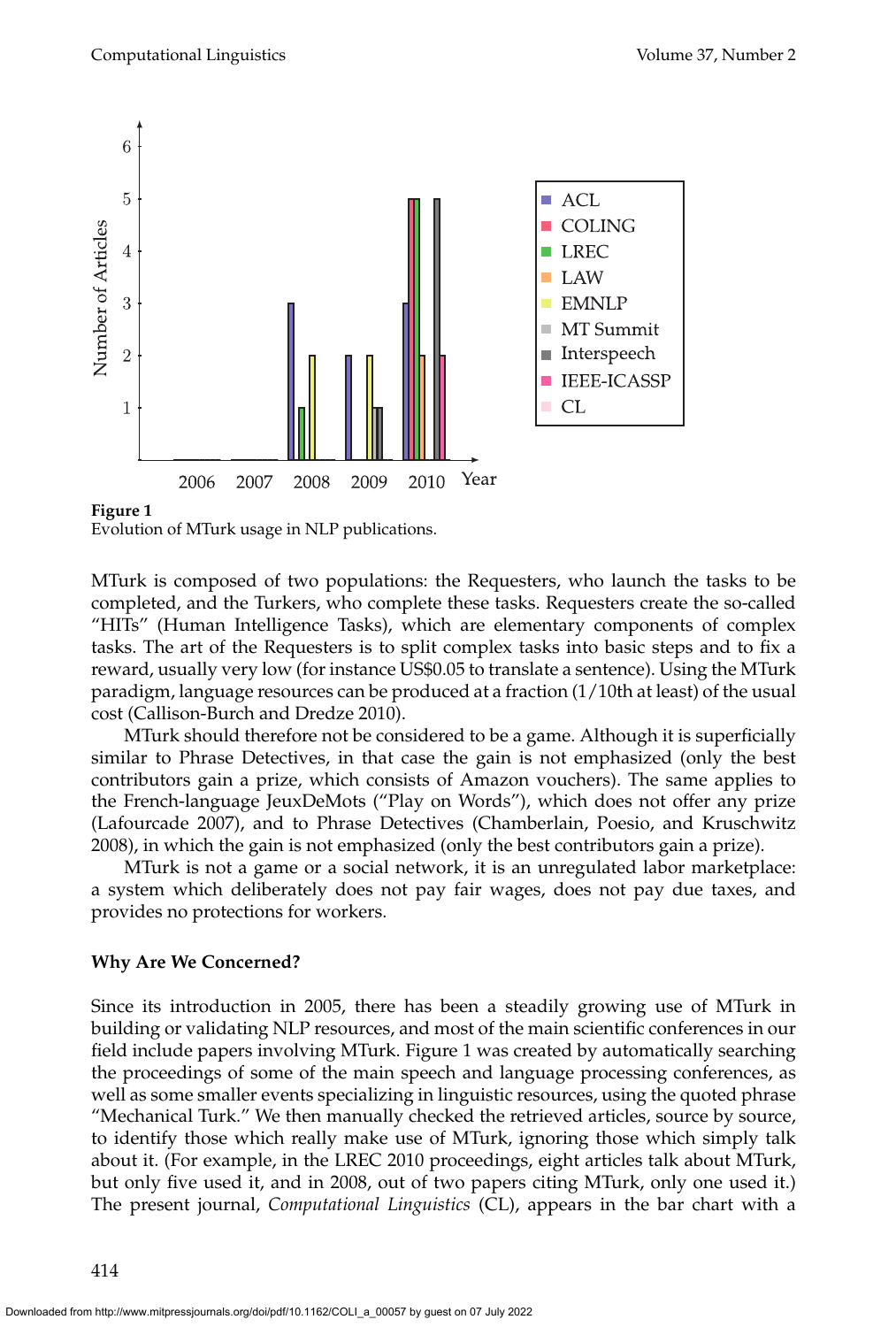zero count, as none of the articles published in it so far mention MTurk.<sup>2</sup> All of the other sources contained at least one article per year using MTurk. The total number of publications varies from year to year, since, for example, conferences may accept different numbers of papers each year, and some conferences, such as LREC, occur only every two years.

We performed another, less detailed, search, this time in the whole ACL Anthology (not source by source), using the same quoted phrase "Mechanical Turk" on 5 November 2010. We examined the hits manually, and out of the 124 resulting hits, 86 were papers in which the authors actually used MTurk as part of their research methodology. Interestingly, we noticed that at least one paper that we know to have used MTurk (i.e., Biadsy, Hirschberg, and Filatova 2008), was not returned by the search. The published version of this paper does not explicitly mention MTurk, but the corresponding presentation at the conference indicated that MTurk was used. This is some evidence that use of MTurk may be under-reported. It should be noted that these results include a specialized workshop—the NAACL-HLT 2010 Workshop on Amazon Mechanical Turk (35 papers)—the existence of which is, in itself, strong evidence of the importance of the use of MTurk in the domain.

A vast majority of papers present small to medium size experiments where the authors have been able to produce linguistic resources or perform evaluations at a very low cost; at least for transcription and translation, the quality is sufficient to train and evaluate statistical translation/transcription systems (Callison-Burch and Dredze 2010; Marge, Banerjee, and Rudnicky 2010). Some of these papers, however, bring to light language resource quality problems. For example, Tratz and Hovy (2010, page 684) note that the user interface limitations constitute "[t]he first and most significant drawback" of MTurk, as, in their context of annotating noun compound relations using a large taxonomy, "it is impossible to force each Turker to label every data point without putting all the terms onto a single Web page, which is highly impractical for a large taxonomy. Some Turkers may label every compound, but most do not." They also note that "while we requested that Turkers only work on our task if English was their first language, we had no method of enforcing this." Finally, they note that "Turker annotation quality varies considerably." Another important point is made in Bhardwaj et al. (2010), where it is shown that, for their task of word sense disambiguation, a small number of trained annotators are superior to a larger number of untrained Turkers. On that point, their results contradict that of Snow et al. (2008), whose task was much simpler (the number of senses per word was 3 for the latter, versus 9.5 for the former). The difficulty of having Turkers perform complex tasks also appears in Gillick and Liu (2010, page 148), an article from the proceedings of the NAACL-HLT 2010 Workshop on Amazon Mechanical Turk, in which non-expert evaluation of summarization systems is proved to be "not able to recover system rankings derived from experts." Even more interestingly, Wais et al. (2010) show that standard machine learning techniques (in their case, a naive Bayes classifier) can outperfom the Turkers on a categorization task (classifying businesses into Automotive, Health, Real Estate, etc.). Therefore, in some cases, NLP tools already do better than MTurk. Finally, as we said earlier, the vast majority of papers present only small or medium size experiments. This can be explained by the fact that, at least according to Ipeirotis (2010a), submitting large jobs in MTurk results in low quality and unpredictable completion time.

<sup>2</sup> Note that one article in this particular issue of CL uses MTurk (Taboada et al., this issue).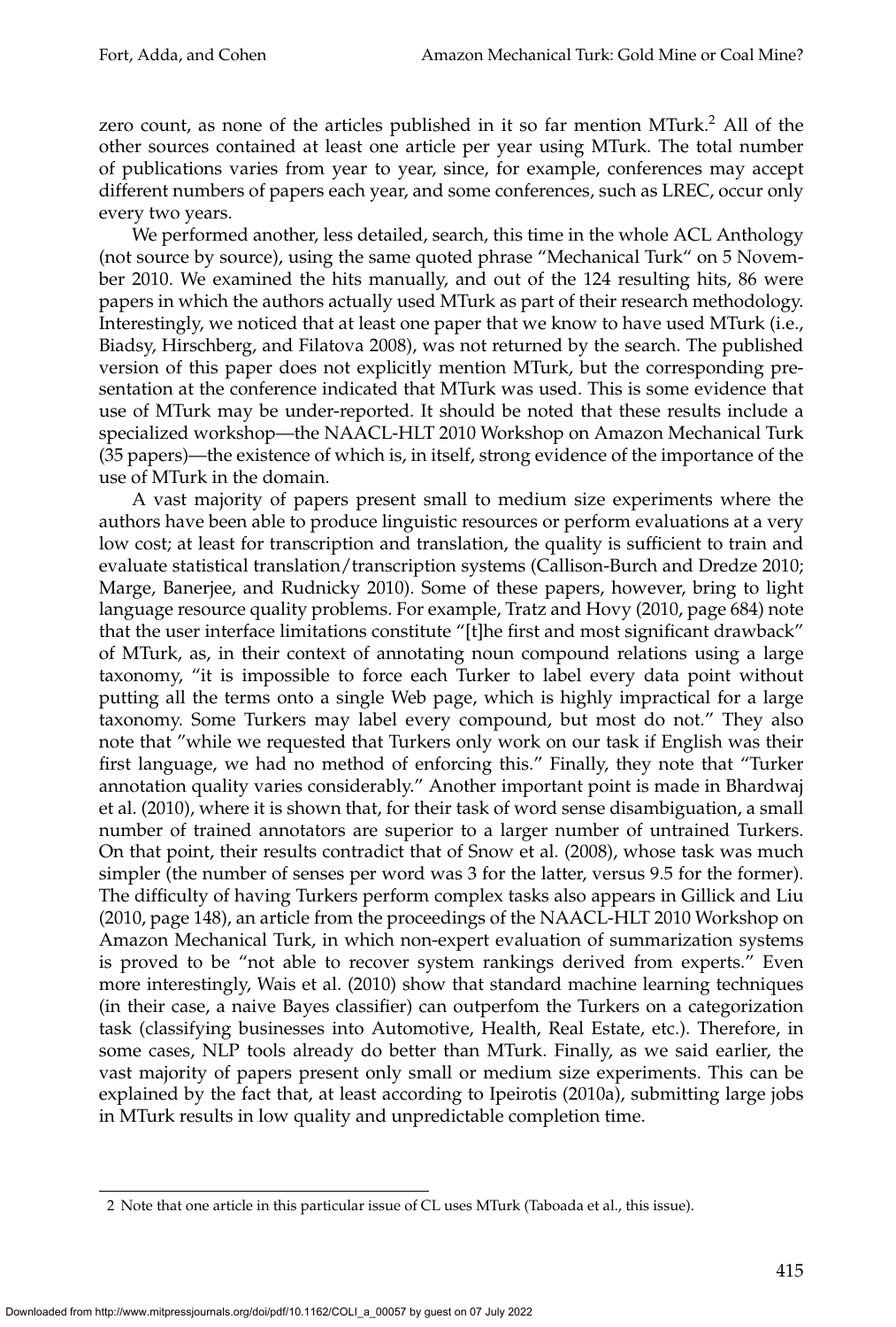#### **Who Are the Turkers?**

Many people conceive of MTurk as a transposition of Grid Computing to humans, thus making it possible to benefit from humans' "spare cycles" to develop a virtual computer of unlimited power. The assumption is that there is no inconvenience for humans (as it is not real work), and the power comes from the myriad. *This a fiction*.

Let us look first at how many Turkers are performing the HITs. This is a quite difficult task, because Amazon does not give access to many figures about them. We know that over 500k people are registered as Turkers in the MTurk system. But how many Turkers are really performing HITs? To evaluate this, we combined two different sources of information. First, we have access to some surveys about the demographics of the Turkers (Ross et al. 2009, 2010; Ipeirotis 2010b). These surveys may have a bias over the real population of Turkers, as some Turkers may be reluctant to respond to surveys. Because the results of these surveys are quite consistent, and the surveys are usually easy to complete, not particularly boring, and paid above the usual rate, we may assume that this bias is minor, and accept what they say as a good picture of the population of Turkers. In these surveys we see many interesting things. For instance, there is a growing number of people from India: There were below 10% in 2008, above 33% in early 2010, and they represented about 50% of the Turkers in May 2010.<sup>3</sup> Even if these surveys show that the populations from India and the U.S. are quite different, we may take as an approximation that they have about the same reasons to perform HITs in MTurk, and produce about the same activity. We looked at how many HITs the 1,000 Turkers who completed the survey in Ipeirotis (2010b) claim to perform: between 138,654 and 395,106 HITs per week.<sup>4</sup> The second source of information comes from the Mechanical Turk Tracker:<sup>5</sup> According to this, 700,000 HITs are performed each week. But the tracker system neither keeps track of the HITs which are completed in less than one hour, nor is able to quantify the fact that the same HIT can be completed by multiple workers and in fact should be, according to regular users like Callison-Burch and Dredze (2010). Asking the authors of Ipeirotis (2010b), and the creator of the Mechanical Turk Tracker (who are in fact the same person), he suggested that we should multiply the number given by the tracker by  $1.7 \times 5$  to take into account these two factors, $6$  resulting in the (conjectural) total number of  $5,950,000$  HITs. Taking those two data points,<sup>7</sup> we are able to hypothesize that the real number of Turkers is between 15,059 and 42,912. However, from the surveys, we have access to another figure: Eighty percent (80%) of the HITs are performed by the 20% most active Turkers (Deneme 2009), who spend more than 15 hours per week in the MTurk system (Adda and Mariani 2010)—consistent with the Pareto principle which says that 80% of the effects come from 20% of the causes. We may therefore say that 80% of the HITs are performed by 3,011 to 8,582 Turkers. These figures represent 0.6–1.7% of the

<sup>3</sup> http://blog.crowdflower.com/2010/05/amazon-mechanical-turk-survey/.

<sup>4</sup> The two figures come from the fact that each Turker gave a range of activity rather than an average number of HITs.

<sup>5</sup> This system keeps track of all the HITs posted on MTurk, each hour. http://mturk-tracker.com.

<sup>6</sup> Personal communication in the comments of http://behind-the-enemy-lines.blogspot.com/ 2010/03/new-demographics-of-mechanical-turk.html, reporting that the tracker is missing ∼70 of the posted HITs, which are posted and completed within less than one hour, and a 5x factor for the unobserved HIT redundancy.

<sup>7</sup> That is, 1,000 Turkers perform between 138,654 and 395,106 HITs per week, and the total number of HITs in the MTurk system is about 5.95M HITs per week.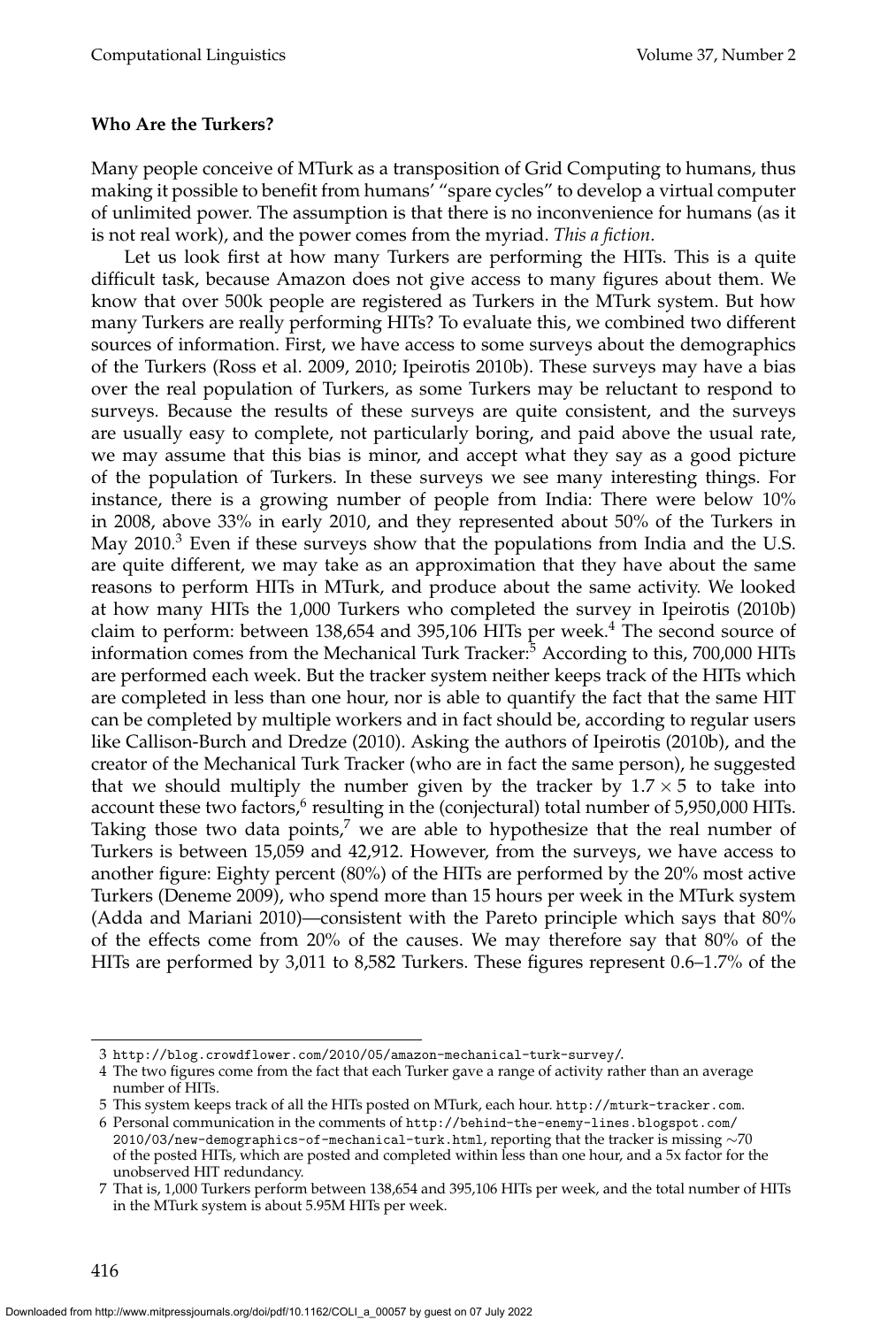registered Turkers, which in turn is in accord with the "90-9-1" rule<sup>8</sup> valid in the Internet culture.

Another important question is whether activity in MTurk should be considered as labor or something else (hobby, volunteer work, etc.). The observed mean hourly wages for performing jobs in the MTurk system is below US\$2 (US\$1.25 according to Ross et al. [2009]). Because they accept such low rewards, a common assumption is that Turkers are U.S. students or stay-at-home mothers who have plenty of leisure time and are happy to fill their recreation time by making some extra money. According to recent studies in the social sciences (Ipeirotis 2010b; Ross et al. 2010), it is quite true that a majority (60%) of Turkers think that MTurk is a fruitful way to spend free time getting some cash; but it is only 20% (5% of the India Turkers) who say that they use it to kill time. And these studies also show that 20% (30% of the India Turkers) declare that they use MTurk "to make basic ends meet." From these answers, we find that money is an important motivation for a majority of the Turkers (20% use MTurk as their primary source of income, and 50% as their secondary source of income), and leisure is important for only a minority (30%). We cannot conclude from these studies that the activity in MTurk should be considered as labor for *all* the Turkers, but we can at least for the minority (20%) for whom MTurk represents a primary source of income.<sup>9</sup> Moreover, using the survey in Ipeirotis (2010b), we find that this minority is performing more that one third of all the HITs.

#### **What Are the Issues with MTurk?**

The very low wages (below US\$2 an hour) are a first issue, but the use of Mechanical Turk raises other ethical issues as well. The position of many prototypical Turkers would be considered ethically unacceptable in major developed countries. Denied even the basic workplace right of collective bargaining (unionization), this community has no recourse to any channels for redress of employer wrongdoing, let alone the normal ones available to any typical worker in the United States and many other developed nations (e.g., class action lawsuits, other lawsuits, and complaints to government agencies), while simultaneously being subjected to egregious vulnerabilities, including the fact that they have no guarantee of payment for work properly performed.

Legal issues surrounding the use of MTurk have also been encountered. At least one university legal department was sufficiently concerned that Turkers working for several months would claim employee status and demand health and other benefits that they refused to allow grant funds to be expended on MTurk (personal communication, E. Hovy). A small number of universities have insisted on institutional review board approval for MTurk experiments (personal communication, K. Cohen). (Institutional review boards in U.S. universities are independent bodies that review proposed experiments for legal and ethical issues.)

#### **Is MTurk the Future of Linguistic Resource Development?**

The implicit belief that the very low cost of MTurk derives from the fact that incentivizing casual hobbyists requires only minimal payment is a mirage: Once you admit that a majority of Turkers do not consider MTurk as a hobby, but as a primary or a secondary

<sup>8</sup> http://en.wikipedia.org/wiki/1\%25 rule (Internet culture).

<sup>9</sup> And even for the 50% who are utilizing MTurk as a secondary source of income.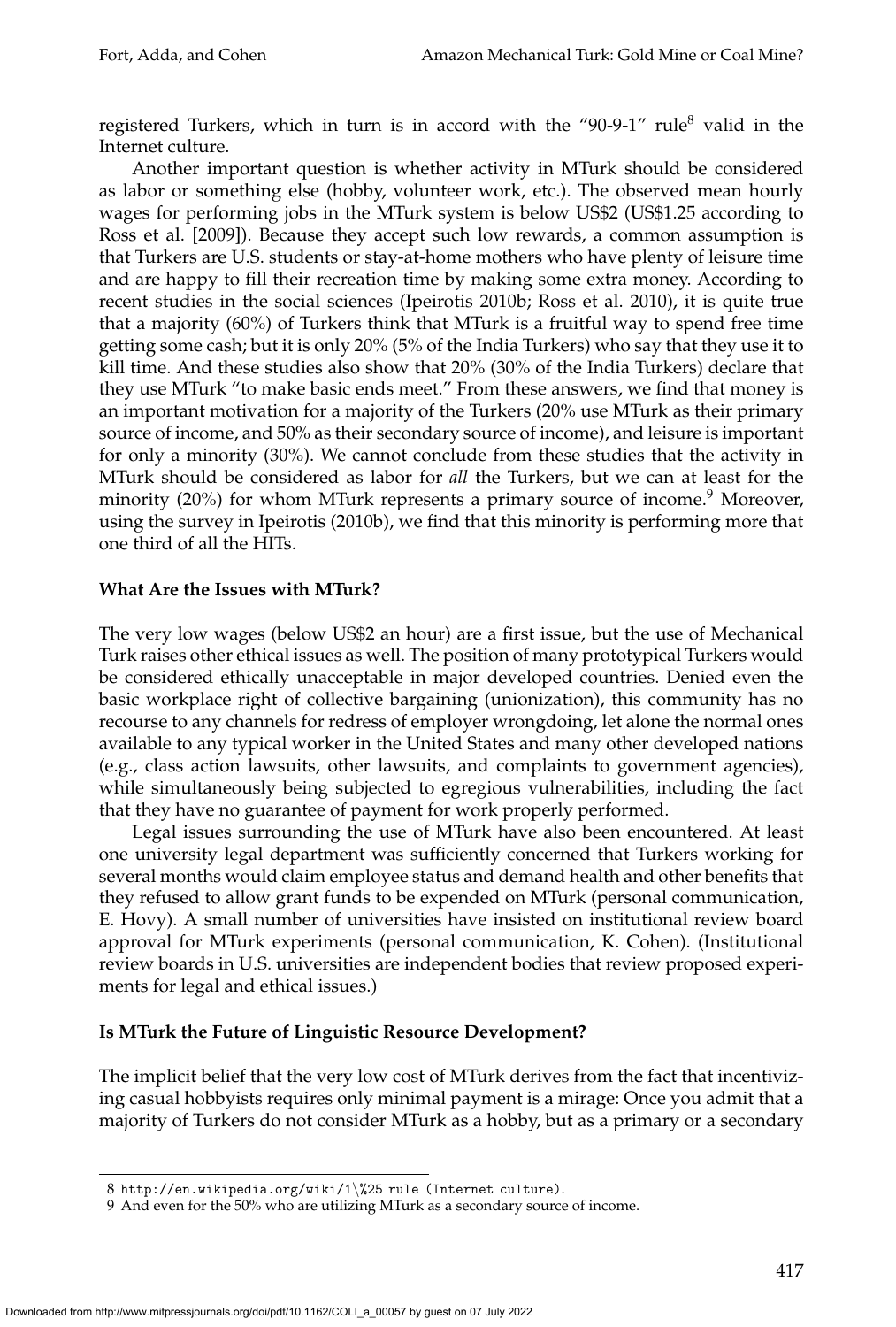source of income, and that one third of the HITs are performed by Turkers who need MTurk to make basic ends meet, you then have to admit that MTurk is, at least for them, a labor marketplace. Moreover, the frequent assumption that the low rewards are a result of the classical law of supply-and-demand (large numbers of Turkers means more supply of labor and therefore lower acceptable salaries) is false. Firstly, we do not observe that there are too many Turkers. In fact, there are not enough Turkers. This can be observed through the difficulty in finding Turkers with certain abilities (e.g., understanding a specific language [Novotney and Callison-Burch 2010]), and in the difficulty in performing very large HIT groups (Ipeirotis 2010a). This is not surprising, as we have seen that the number of active Turkers is not that large. Secondly, the low cost is a result of the Requesters' view of the relation between quality and reward: Many articles (e.g., Marge, Banerjee, and Rudnicky 2010) relate that there is no correlation between the reward and the final quality. The reason is that increasing the price is believed to attract spammers (i.e., Turkers who cheat, not really performing the job, but using robots or answering randomly), and these are numerous in the MTurk system because of an inadequate worker reputation system.<sup>10</sup> We obtain here a schema which is very close to what the 2001 economics Nobel prize winner George Akerlof calls "the market for lemons," where asymmetric information in a market results in "the bad driving out the good." He takes the market for used cars as an example (Akerlof 1970), where owners of good cars (here, good workers) will not place their cars on the used car market, because of the existence of many cars in bad shape (here, the spammers), which encourage the buyer (here, the Requester) to offer a low price (here, the reward) because he does not know the exact value of the car. After some time, the good workers leave the market because they are not able to earn enough money given the work done (and sometimes they are not even paid), which in turn decreases the quality. At the moment, the system is stable in terms of the number of Turkers, because good workers are replaced by naive workers.

Amazon's attitude towards reputational issues has been passive. It maintains that it is a neutral clearinghouse for labor, in which all else is the responsibility of the two consenting parties. This attitude has led to an explosion of micro-crowdsourcing start-ups, which observed the MTurk flaws and tried to overcome them.<sup>11</sup> Some of these start-ups could become serious alternatives to MTurk (TheQuill 2010), like Samasource,<sup>12</sup> which offers at least a fair wage to workers, who in turn are clearly identified on the Web site, with their resumes. But others are even worse than MTurk, ethically speaking. MTurk is ethically questionable enough; as a scientific community with ethical responsibilities we should seek to minimize the existence of even less-ethical alternatives to it.

#### **What's Next?**

If we persist in claiming that with MTurk we are now able to produce any linguistic resource or perform any manual evaluation of output at a very low cost, funding agencies will come to expect it. It is predictable that in assessing projects involving linguistic resource production or manual evaluation of output, funding agencies will

<sup>10</sup> For more details, see http://behind-the-enemy-lines.blogspot.com/2010/10/be-top-mechanicalturk-worker-you-need.html.

<sup>11</sup> For instance, Agent Anything, Clickworker, CloudCrowd, CrowdFlower, DoMyWork, JobBoy, LiveWork, Microtask, microWorkers, MiniFreelance, MiniJobz, MinuteWorkers, MyEasyTask, MyMicroJob, OpTask, RapidWorkers, Samasource, ShortTask, SimpleWorkers, SmartSheet, and so forth.

<sup>12</sup> http://www.samasource.org.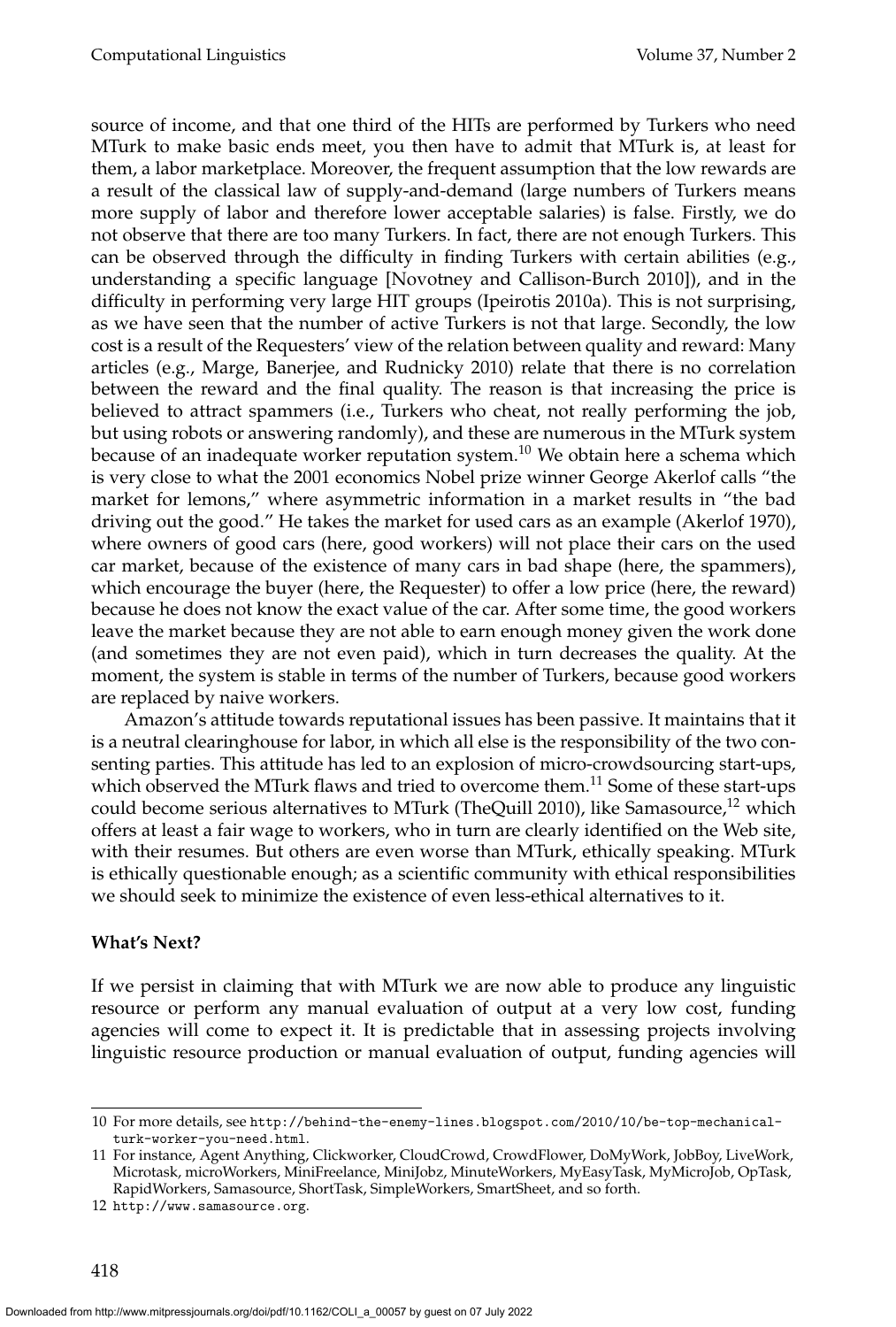prefer projects which propose to produce 10 or 100 times more data for the same amount of money. MTurk costs will then become the standard costs, and it will be very difficult to obtain funding for a project involving linguistic resource production at any level that would allow for more traditional, non-crowdsourced resource construction methodologies. Therefore, our community's use of MTurk not only supports a workplace model that is unfair and open to abuses of a variety of sorts, but also creates a de facto standard for the development of linguistic resources that may have long-term funding consequences.

Non-exploitative methods for decreasing the cost of linguistic resource development exist. They include semi-automatic processing, better methodologies and tools, and games with a purpose, as well as microworking Web sites (like Samasource) that guarantee workers minimum payment levels. We encourage the computational linguistics and NLP communities to keep these alternatives in mind when planning experiments. If a microworking system is considered desirable by the ACL and ISCA communities, then we also suggest that they explore the creation and use of a linguistically specialized special-purpose microworking alternative to MTurk that both ensures linguistic quality and holds itself to the highest ethical standards of employer/employee relationships. Through our work as grant evaluators and recipients, we should also encourage funding bodies to require institutional review board approval for crowdsourced experiments and to insist on adherence to fair labor practices in such work.

#### **Acknowledgments**

We would like to thank Sophie Rosset, Joseph Mariani, Panos Ipeirotis, Eduard Hovy, and Robert Dale for their suggestions and encouragements. Any remaining errors are our own.

### **References**

- Adda, Gilles and Joseph Mariani. 2010. Language resources and Amazon Mechanical Turk: Legal, ethical and other issues. In *LISLR2010, "Legal Issues for Sharing Language Resources workshop," LREC2010*, Malta.
- Akerlof, George A. 1970. The market for 'lemons': Quality uncertainty and the market mechanism. *Quarterly Journal of Economics*, 84(3):488–500.
- Bhardwaj, Vikas, Rebecca Passonneau, Ansaf Salleb-Aouissi, and Nancy Ide. 2010. Anveshan: A tool for analysis of multiple annotators' labeling behavior. In *Proceedings of The Fourth Linguistic Annotation Workshop (LAW IV)*, pages 47–55, Uppsala.
- Biadsy, Fadi, Julia Hirschberg, and Elena Filatova. 2008. An unsupervised approach to biography production using Wikipedia. In *Proceedings of ACL 2008*, pages 807–815, Columbus.
- Callison-Burch, Chris and Mark Dredze. 2010. Creating speech and language data

with Amazon's Mechanical Turk. In *CSLDAMT '10: Proceedings of the NAACL HLT 2010 Workshop on Creating Speech and Language Data with Amazon's Mechanical Turk*, pages 1–12, Morristown, NJ.

- Chamberlain, J., M. Poesio, and U. Kruschwitz. 2008. Phrase detectives: a Web-based collaborative annotation game. In *Proceedings of the International Conference on Semantic Systems (I-Semantics'08)*, pages 42–49, Graz.
- Deneme. 2009. How many Turkers are there? Available at http://groups.csail.mit. edu/uid/deneme/?p=502. Accessed December 2009.
- Gillick, Dan and Yang Liu. 2010. Non-expert evaluation of summarization systems is risky. In *Proceedings of the NAACL HLT 2010 Workshop on Creating Speech and Language Data with Amazon's Mechanical Turk*, CSLDAMT '10, pages 148–151, Stroudsburg, PA.
- Ipeirotis, Panos. 2010a. Analyzing the Amazon Mechanical Turk marketplace. CeDER Working Papers No. CeDER-10-04. Available at http://hdl.handle.net/ 2451/29801.
- Ipeirotis, Panos. 2010b. Demographics of Mechanical Turk. CeDER Working Papers No. CeDER-10-01. Available at http://hdl.handle.net/2451/29585.
- Lafourcade, Mathieu. 2007. Making people play for lexical acquisition. In *Proceedings*